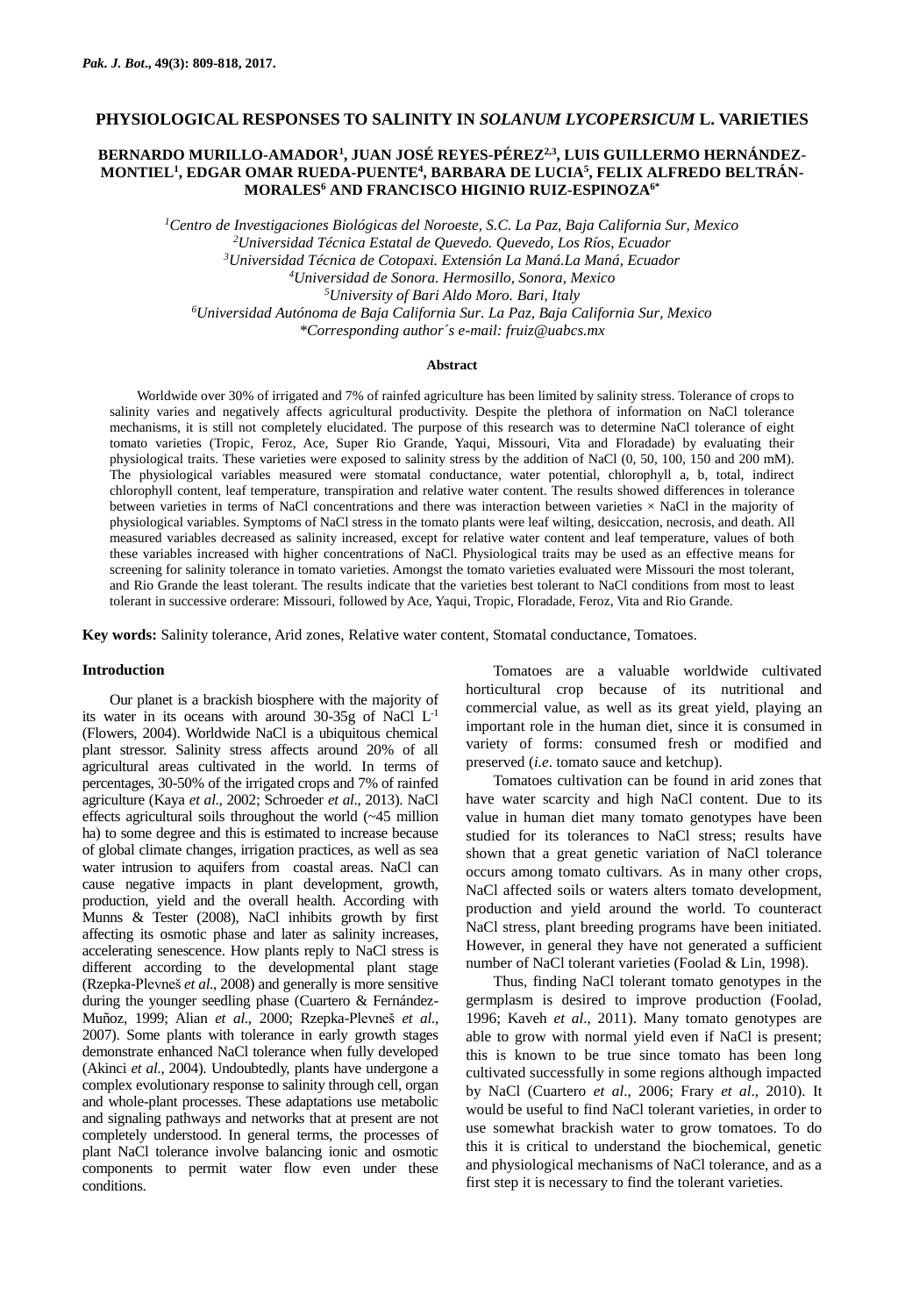Hence, a wide variety of research has been done to search for NaCl tolerant tomatoesgrown in moderate salinity soils or watered by brackish water that produce appropriate vegetative growth in a temporal scale with good yields. According to Hartz (1990) some commercial genotypes of tomato show no or slight productivity losses and can tolerate modest NaCl levels as high as 2.5 dS m<sup>-1</sup>. There are quite limited numbers of studies of tomato genotypes at higher dosages of salinity. In this sense, more research is needed to evaluate tomato genotypes at higher salinity concentrations in order to produce plants that maintain vegetative growth and yield. Research with the tomato should focus on improving yield while examining genetic, cellular, molecular, biochemical, morphometric and physiological responses.

Based on these factors, the purpose of this research was to take the first step in searching for tomato varieties that are NaCl tolerant at higher dosages than previously reported, by evaluating physiological traits in eight tomato varieties. The varieties that were stressed with different concentrations of NaCl were Tropic, Feroz, Ace, Super Rio Grande, Yaqui, Missouri, Vita and Floradade. This research was done to provide the data for selecting tomato varieties that are less impacted or if possible perform better with NaCl, especially with respect to early vegetative growth and its physiological traits, with the ultimate goal of finding a variety or varieties with higher production yields.

### **Materials and Methods**

**Study area:** The research was conducted in a shadeenclosure located in the city of La Paz, Baja California Sur, Mexico (24°08′ 09.73" N, 110°25′ 41.73" W) at 7 m.a.s.l. (Fig. 1), with fabric made of monofilament stabilized polyethylene, with a filament density of 160 filaments cm<sup>-2</sup>, with a square aperture of  $0.4 \times 0.8$  mm (model 1610 PME CR). The mean temperature in shadeenclosure was 29.0°C, with average maximum and minimum 29.0°C and 40.0°C, respectively with 60% relative humidity during tomato early vegetative growth stage (May to July). All weather-related measurement data was captured with a weather station located at the study area (Vantage Pro2® Davis Instruments, USA). The site Köppen climate classification is Bw (h´) hw (e), i.e. semiarid with xerophytic vegetation (García, 2004). The water retention in the ground was low to medium, at high sand content  $\left($  < 1% organic matter), with neutral to alkaline pH, good permeability and aeration.

**Plant material and experimental conditions:** The physiological traits in the early vegetative growth phase of eight tomato varieties of *Solanum lycopersicum* L. were evaluated: Missouri, Super Rio Grande, Yaqui (Saladette type), Tropic, Feroz, Ace, Vita and Floradade (Ball type). On May 1, seeds of each tomato variety were placed in shade-enclosure for about 20 days in a peat moss based medium. Watering was carried out as required to maintain moisture of soil and fertilization was done once every 5 days with a Hoagland solution (Hoagland & Arnon, 1950).

On May 22, plants were transplanted (seedlings with approximately 4 or 5 leaves and 10-15 cm of height) into plastic pots with drainage holes where 25 cm high, 20 cm wide on the upper surface with approximately 4 kg of capacity, containing a blend of peat-moss (Sunshine® Peat Moss Grower Grade White, Sun Gro Horticulture Canada Ltd.) and sand(1:1). These seedlings were then placed in a shade-enclosure with mesh which allowed filtered sunlight. To allow for plant root establishment the seedlings were irrigated for 10 days with 1 L of tap water every second day. Uniform plants were chosen to be treated with NaCl. Watering was carried out daily for all plants with tap water that was mixed with one solution with concentrate nutrients (stock solution) containing (g in  $3 L<sup>-1</sup>$  of distilled water): 168 of KNO3, 30.6 of (NH4) (NO3), 44.4 of (NH4) H2PO4, 180.6 of Ca (NO3)2, 126 of MgSO4, 6.0 of FeSO4, 1.5 of MnSO<sub>4</sub>, 0.3 of ZnSO<sub>4</sub>, 0.3 of CuSO<sub>4</sub> and 0.3 of  $H_3BO_3$ according to the recommendation of Samperio-Ruiz (1997) for tomatoes. A methodology by Murillo-Amador *et al*. (2007) was followed during the second week that implemented NaCl treatments gradually to elude sudden change in solute concentration and its negative impacts (osmotic stress). Briefly, the Murillo-Amador *et al*. (2007) methodology involves flushing the soil with a surplus of solution (500 mL) at the NaCl level of interest. The NaCl treatments applied were as follows: 0, 50, 100, 150 and 200 mM of NaCl (0.3, 2.6, 5.1, 7.6 and 10.3 dS m<sup>-1</sup>, respectively). Water draining from the pots was collected and the pH and electrical conductivity was measured for all treatments. This was done to verify that drained water was similar to applied water. By addition of H<sub>2</sub>SO<sub>4</sub> or KOH the pH was maintained at 6.0. The plants received a calculated average a daily dose of  $393 \pm 65$  µmol m<sup>-2</sup> s<sup>-1</sup> of sunlight.

**Stomatal conductance, transpiration rate and leaf temperature:** All variables were measured twice in the shade-enclosure with saturated light (June and July) using a handy porometer sensor (Model Li-1600, Li-COR Inc.) with typical cuvette temperature range of  $35.9 \pm 1.5^{\circ}\text{C}$ , with a flux of  $1.4 \pm 1.5$  cm<sup>3</sup> s<sup>-1</sup> and a relative humidity of 37.0  $\pm$  5.6%. Stomatal conductance (Gs= cm<sup>-2</sup> s<sup>-1</sup>), transpiration rate ( $E = \mu g$  cm<sup>-2</sup> s<sup>-1</sup>) and leaf temperature (°C) were measured at 10:00-13:00 hours (4 replicates) on a clear, cloud-less day in fully expanded, healthy, turgid, flat and uniform in color and size leaves of each tomato variety and NaCl treatment, respectively.

**SPAD-readings:** SPAD readings of leaves were taken twice (June and July) using a handy SPAD 502 chlorophyll meter (Minolta Camera Co., Ltd., Japan). The methodology followed was that of Ruiz-Espinoza *et al*. (2010). Briefly, on the left and right of the midrib three measurements are made |from uniform healthy leaf for a total of 6 measurements and the samples were gathered from three different plants per plot treatment and the control plot in the early morning between 08:00 and 10:00 h. One youngest, fully expanded, healthy, turgid, flat and uniform in color and size leaf from three different plants per plot was selected. A total of 720 leaves were measured.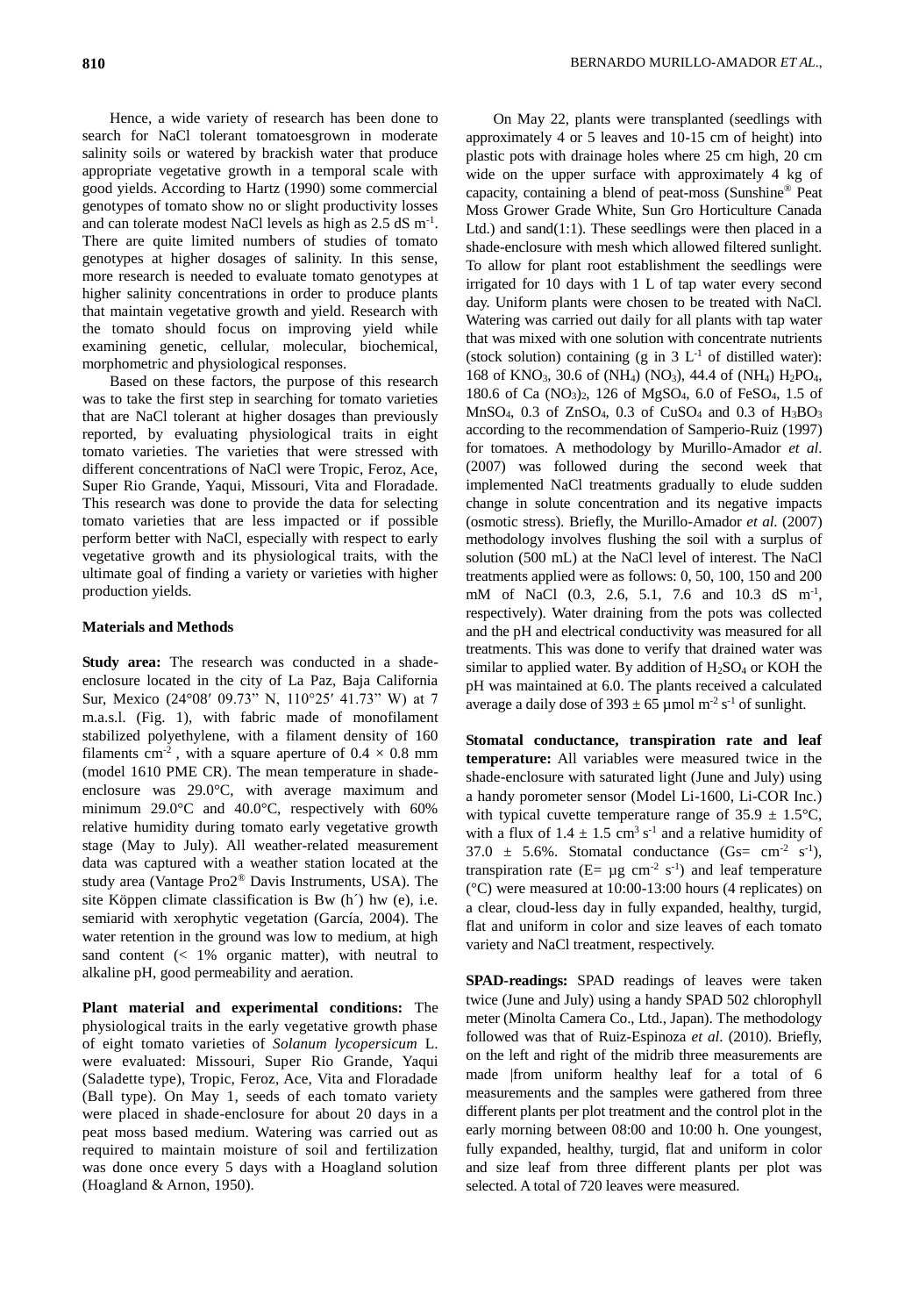

Fig. 1. Study area (red point) located at Centro de Investigaciones Biológicas del Noroeste, S.C. in La Paz, Baja California Sur, Mexico.

**Leaf water potential (LWP):** A dew-point psychrometer (WP4-T, Decagon Devices, Pullman, Washington, USA) was used to measure the leaf water potential. This measurement was carried out twice (June and July) in one plant per variety and NaCl treatment that had been in direct sunlight for a minimum of 1 h before being measured and these were healthy fully developed leaves.

**Relative water content (RWC):** The mean ofrelative water content was calculated based on averaging two measurements (June and July). Leaves were collected at mid-plant height. Individual leaves were selected and

three samples circular in form were hole-punched from the same leaves (total area of  $5.10 \text{ cm}^2$ ). For (fresh mass, FM) leaves were weighed upon removal from plant in the field. Turgid mass (TM) was obtained by floating disk leaf samples in water on a petri dish, removing sample, gently removing excess water and weighing until constant weight was achieved. During this process lead was in dim light (approximately 20  $\mu$ mol m<sup>-2</sup>) and laboratory temperature varied between  $25\pm2$  °C. At the end of the imbibition period, leaf samples were placed in a preheated oven (Shel-Lab®, model FX-5, serie-1000203), at 80 °C until constant weight (approximately 72 h), in order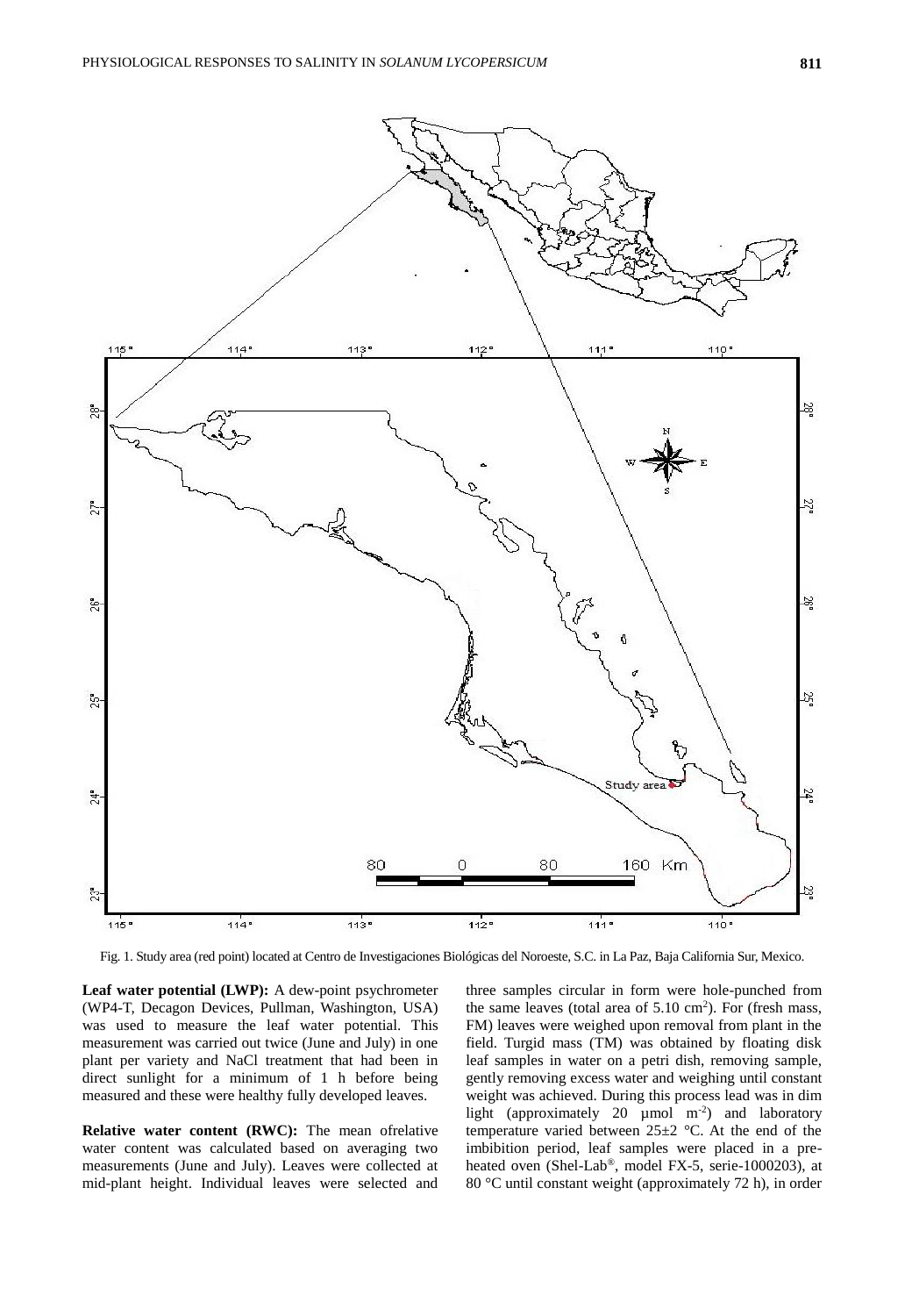to obtain the dry mass (DM) (Catsky, 1974; MacNicol *et al*., 1976; Turner, 1979). An analytical scale with precision of 0.0001 g (Mettler Toledo®, model AG204) was used for weighing of all samples. Values of FM, TM, and DM were used to calculate RWC, using the equation:

$$
RWC (\%) = [(FM-DM)/(TM-DM)] \times 100.
$$

**Chlorophyll a, b and total:** Chlorophyll a, b and total content (Chl  $a$  + Chl  $b$ ) was determined by the method of Arnon (1949) and expressed on a leaf area basis (mg cm-2 ). The procedure followed is described in detail by Ruiz-Espinoza *et al*. (2010), The procedure involved macerating leaves in aqueous acetone (80 %), centrifuged to transparency (typically 2 to 3 min) and absorbance measured with spectrophotometer (Spectronic Unicom®, Cambridge, UK) at 645 nm and 663 nm. Leaves measured for chlorophyll were the same leaves that were used by the SPAD.

**Experimental design:** A factorial experimental with twoways of classification was carried out, with eight tomato varieties (Missouri, Super Rio Grande, Yaqui, Tropic, Feroz, Ace, Vita and Floradade) as a first factor and five NaCl levels (0, 50, 100, 150 and 200 mM NaCl) as a second factor, were arranged in a completely randomized design with four replicates and each replicate consisted of one pot with three plants per pot, that is to say, twenty pots per variety or 160 pots in total.

**Statistical analysis:** For statistical analysis Statistica version 10 was used. First the homogeneity of variance was confirmed for the data set by employing Bartlett's test. Once it was found that the homogeneity of variance was within adequate ranges a two way ANOVA was carried out for growth parameters with tomato variety as one factor and the other factor being salinity concentrations. In addition, MANOVAs were run for measuring shared/related constructs. Tukey test where run to test for mean differences at *p*≤0.05. Relative water content received a special statistical treatment that required that it be arcsine transformed prior to ANOVA (Sokal and Rohlf, 1988).

## **Results**

Analysis of MANOVA revealed that there were significant differences between tomato varieties (Wilks=0.000030; F=18.50; *p*=0.000001), NaCl treatments (Wilks=0.003943; F=14.8; *p*=0.000001) and the interaction of varieties × NaCl (Wilks=0.000370; F=2.0; *p*=0.000001) including all physiological variables. Wilks was significant (0.01) indicating that ANOVA results are not random results of false positive (Johnson, 1988).

**Stomatal conductance, transpiration rate and leaf temperature:** After one week of NaCl treatments, the leaves of of some varieties that were subjected to 200 mM NaCl had signs of necrosis and wilting, while other genotypes took longer than two weeks to reach necrosis and wilting (at 150 or 200 mM NaCl), while other varieties simply dried up and died in less than a week. In

general, the primary leaves had more damage than the first and second trifoliate leaves. Stomatal conductance displayed significant differences between NaCl treatments  $(F_{4,80}=64.83; p \le 0.0001)$  but did not show differences between varieties  $(F_{7,80}=1.47; p=0.18)$  and the interaction of varieties  $\times$  NaCl (F<sub>28,80</sub>=1.14; *p*=0.32). The *Gs* values decreased as NaCl levels increased and although varieties as factor did not show significant differences, the values of *Gs* varied by tomato cultivar from 1.14 to  $2.37 \text{ cm}^2 \text{ s}^{-1}$ , where Feroz was the variety with highest *Gs* (Table 1). Although *Gs* did not show significant statistical interaction differences between varieties  $\times$  NaCl, all varieties had a trend of decreasing *Gs* as NaCl levels increased from 0 mM to 100 mM, while Gs differences at higher values (100mM, 150 mM and 200 mM) were virtually identical in the eight cultivars (Table 2). Transpiration rate exhibited significant differences between varieties  $(F_{7,80} = 5.74; p \le 0.0001)$ , NaCl treatments  $(F_{4,80}=247.08; p \le 0.0001)$  and the interaction of varieties  $\times$ NaCl (F28,80=2.73; *p*≤0.0001). As expected, Feroz had the highest values of *E* because of this variety had higher values of *Gs*, while Tropic had the lowest *E* (Table 1). Transpiration decreased as NaCl levels increased (Table 1). When the interaction varieties  $\times$  NaCl was analyzed, all varieties displayed a similar trend when NaCl levels increased, although some varieties such as Tropic, Floradade and Rio Grande had *E* values that were very similar at 150 or 200 mM or with just slightly higher valuesat 200 mM NaCl (Table 2). Leaf temperature had significant differences between varieties  $(F_{7,80}=44.5;$ *p*≤0.0001) and NaCl treatments (F<sub>4,80</sub>=11.00; *p*≤0.0001) while the interaction of varieties  $\times$  NaCl did not show significant differences ( $F_{28,80}=1.40$ ; *p*≥0.12). The variety Vita followed by Rio Grande and Feroz had higher *LT* while Ace had the lowest leaf temperature (Table 1). Leaf temperature increased as NaCl levels increased (Table 1). Even though *LT* did not show significant differences between the interaction varieties  $\times$  NaCl, all varieties showed a similar trend of increasing values of *LT* as NaCl levels increased, however, different responses are observed at each NaCl levels of every variety, e.g. Missouri had the lowest *LT* at 100 mM NaCl, while the highest *LT* was for Vita at 150 mM NaCl (Table 2).

**SPAD readings:**SPAD readings exhibited significant differences between varieties  $(F_{7,80}=6.61; p \le 0.0001)$ revealing higher and similar values the varieties Floradade, Ace, Tropic, Missouri and Vita, while Rio Grande had the lowest values of this variable (Table 1). Also, SPAD displayed significant differences between NaCl treatments (F4,80=48.35; *p*≤0.0001), showing a decrease of SPAD values as NaCl levels increased (Table 1). This variable revealed significant differences between the interaction of varieties × NaCl (F<sub>28,80</sub>=1.95;  $p \le 0.01$ ), displaying differential response of varieties at the NaCl levels, e.g. SPAD values generally decreased with increasing concentrations of NaCl for all cultivars, at the highest concentration of 200 mM NaCl all cultivars had the lowest SPAD reading, except Rio Grande which had the lowest at 150 mM NaCl, but statistically insignificant since the SPAD value is very close to the value of 200 mM NaCl (Table 2).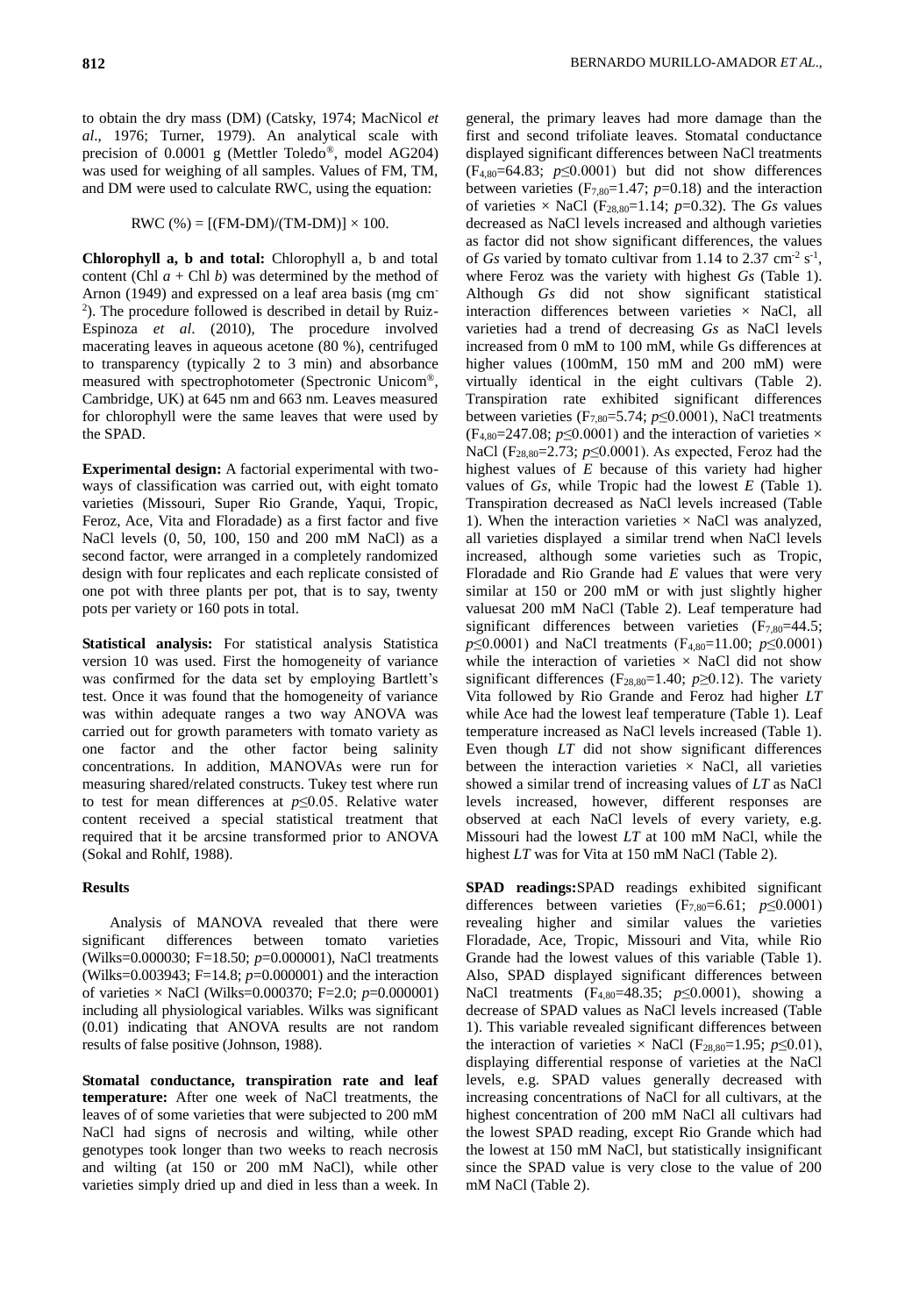| <b>Varieties</b>             | Chl a             | Chl b<br>$(\mu g \text{ cm}^2)$ | Chl total          | <b>SPAD</b><br>readings | <b>RWC</b><br>(%)    | <b>LWP</b><br>(MPa) | LT (° C)             | E ( $\mu$ g cm <sup>-2</sup> s <sup>-1</sup> ) | $\text{Gs }(\text{cm}^{-2} \text{ s}^{-1})$ |  |
|------------------------------|-------------------|---------------------------------|--------------------|-------------------------|----------------------|---------------------|----------------------|------------------------------------------------|---------------------------------------------|--|
| Missouri                     | 3.48 <sub>b</sub> | $1.25$ ab                       | 4.73 <sub>b</sub>  | 30.32 a                 | 80.21 bc             | $-2.32a$            | 34.04c               | 25.80 bcd                                      | 1.60a                                       |  |
| Ace                          | $3.63$ ab         | 1.28ab                          | $4.91$ ab          | 30.83a                  | 78.18 bc             | $-2.38a$            | 32.31 d              | 27.04 bcd                                      | 1.94a                                       |  |
| Yaqui                        | $3.61$ ab         | $1.25$ ab                       | 4.86 ab            | 29.17 ab                | 79.19 bc             | $-2.50a$            | 35.82 b              | 23.51 cd                                       | 1.35a                                       |  |
| Feroz                        | $3.64$ ab         | $1.24$ ab                       | 4.89 ab            | 28.96 ab                | 76.13 bc             | $-2.60$ ab          | 36.64 ab             | 35.57 a                                        | 2.37a                                       |  |
| Tropic                       | 3.94 a            | 1.37a                           | 5.31 a             | 30.80a                  | 75.19c               | $-2.61$ ab          | 33.31 c              | 22.23 d                                        | 1.46a                                       |  |
| Rio Grande                   | 2.82 <sub>b</sub> | 1.03c                           | 3.85c              | 27.00 <sub>b</sub>      | 81.42 a              | $-2.72$ ab          | 36.68 ab             | 27.90 abcd                                     | 1.47a                                       |  |
| Floradade                    | 2.75 <sub>b</sub> | 1.01c                           | 3.77c              | 31.15a                  | 80.47 bc             | $-2.91 b$           | 35.83 b<br>30.58 abc |                                                | 1.14a                                       |  |
| Vita                         | 3.47 <sub>b</sub> | 1.20 <sub>b</sub>               | 4.68 <sub>b</sub>  | 30.02 a                 | 77.48 bc             | $-3.55c$            | 37.17 a              | 31.78 ab                                       | 1.63a                                       |  |
| <b>Salinity</b><br>(mM NaCl) | Chl a             | Chl b<br>$(\mu g \text{ cm}^2)$ | Chl total          | <b>SPAD</b><br>readings | <b>RWC</b><br>$($ %) | <b>LWP</b><br>(MPa) | $LT$ ( $^{\circ}$ C) | E ( $\mu$ g cm <sup>-2</sup> s <sup>-1</sup> ) | $Gs (cm-2 s-1)$                             |  |
| $\mathbf{0}$                 | 3.61a             | $1.26$ ab                       | 4.87 a             | 33.54 a                 | 81.68 a              | $-2.01a$            | 34.20 d              | 66.27 a                                        | 5.11 a                                      |  |
| 50                           | $3.50$ ab         | $1.23$ ab                       | 4.73 ab            | 31.51 b                 | 75.15 b              | $-2.20a$            | 35.01 cd             | 32.57 <sub>b</sub>                             | 1.51 <sub>b</sub>                           |  |
| 100                          | 3.64a             | 1.28a                           | 4.92a              | 29.55c                  | 73.75 b              | $-2.52 b$           | 35.15 bc             | 17.50c                                         | $0.61$ bc                                   |  |
| 150                          | $3.24$ ab         | 1.16 <sub>bc</sub>              | 4.40 <sub>bc</sub> | 28.45 c                 | 79.53 a              | $-3.00c$            | 35.92 ab             | 12.68 cd                                       | 0.43c                                       |  |
| 200                          | 3.11 <sub>b</sub> | 1.09c                           | 4.20c              | 25.85c                  | 82.56 a              | $-3.77d$            | 36.09a               | 11.24d                                         | 0.43c                                       |  |

**Table 1. Physiological response of tomato varieties under NaCl stress.**

Chl a= chlorophyll a; Chl b= chlorophyll b; Chl total= chlorophyll total; RWC= relative water content; LWP= leaf water potential; LT= leaf temperature; E= transpiration; Gs= stomatal conductance. Values within the same column with same letter(s) are not significantly different at  $p = 0.05$  (Tukey's HSD multiple range test)

**Table 2. Effects of the interaction varieties × NaCl in the physiological variables of tomato varieties.**

| <b>Varieties</b>                                                                                  | Leaf water potential (MPa)           |          |                   |                                               |                   | Relative water content $(\% )$                             |                                                      |                      |                                               |                   | Leaf temperature $(^{\circ}C)$                             |                        |        |                                      |            |
|---------------------------------------------------------------------------------------------------|--------------------------------------|----------|-------------------|-----------------------------------------------|-------------------|------------------------------------------------------------|------------------------------------------------------|----------------------|-----------------------------------------------|-------------------|------------------------------------------------------------|------------------------|--------|--------------------------------------|------------|
|                                                                                                   | $\bf{0}$                             | 50       | <b>100</b>        | 150                                           | 200               | $\mathbf{0}$                                               | 50                                                   | 100                  | 150                                           | 200               | 0                                                          | 50                     | 100    | 150                                  | 200        |
| Missouri                                                                                          | -1.84a                               | $-2.14a$ | $-2.08a$          | $-2.38a$                                      |                   | $-3.17a$ 84.55a                                            | 75.99a                                               |                      |                                               |                   | 77.81a 79.03ab 83.67a 33.22bc 34.19c                       |                        | 31.41a | 35.41bc 35.99d                       |            |
| Ace                                                                                               | -1.85a                               |          |                   | $-2.15a -2.34ab -2.42a -3.15a 81.87ab$        |                   |                                                            | 75.35a                                               |                      | 73.59a 78.85ab 81.32a                         |                   | 31.16d                                                     | 32.02e                 | 32.53a | 31.89d                               | 33.98e     |
| Yaqui                                                                                             |                                      |          |                   | -2.03ab -2.37a -2.37ab -2.74ab -2.98a 82.92ab |                   |                                                            | 75.14a                                               |                      |                                               |                   | 70.48a 82.29ab 85.14a 34.63ab 35.78b                       |                        |        | 35.88a 36.21abc 36.61c               |            |
| Feroz                                                                                             | $-2.05ab$                            |          |                   | -2.25a -2.73b -2.88ab -3.08a 82.96ab          |                   |                                                            | 73.69a                                               |                      | 70.61a 75.58ab                                | 77.81a            | 35.63a                                                     | 35.64b                 | 36.43a | 37.41ab                              | 38.10a     |
| Tropic                                                                                            | -1.85a                               |          |                   | $-2.11a - 2.55ab - 2.94ab - 3.63a$ 79.55bc    |                   |                                                            | 73.47a                                               | 71.35a               | 73.00b                                        |                   | 78.57a 32.94c                                              | 33.41d                 | 33.86a | 34.29bc 34.07e                       |            |
| Rio Grande                                                                                        | $-2.17b$                             |          |                   | -2.05a -2.59ab -3.14ab -3.65a 83.98a          |                   |                                                            | 77.53a                                               |                      | 80.65a 82.57ab                                |                   | 82.38a 34.82ab 36.83a                                      |                        | 37.37a | 37.12ab 37.26b                       |            |
| Floradade                                                                                         | $-2.24b$                             | $-2.38a$ |                   | $-2.18b -3.34ab -3.77a 81.27ab$               |                   |                                                            | 77.29a                                               |                      | 76.06a 79.05ab 88.70a 35.12a                  |                   |                                                            | 35.55b                 | 36.20a | 36.70ab 35.60d                       |            |
| Vita                                                                                              | $-2.07ab$                            | $-2.16a$ | $-2.66b$          | $-4.14b -6.74b$ 76.41c                        |                   |                                                            | 72.78a                                               | 69.44a               | 85.85a                                        | 82.92a            | 36.13a                                                     | 36.71a                 | 37.58a | 38.34a 37.11b                        |            |
|                                                                                                   | Stomatal conductance $(cm-2 s-1)$    |          |                   |                                               |                   | Transpiration ( $\mu$ g cm <sup>-2</sup> s <sup>-1</sup> ) |                                                      | <b>SPAD</b> readings |                                               |                   |                                                            |                        |        |                                      |            |
|                                                                                                   | $\bf{0}$                             | 50       | <b>100</b>        | 150                                           | 200               | $\bf{0}$                                                   | 50                                                   | 100                  | 150                                           | 200               | $\bf{0}$                                                   | 50                     | 100    | 150                                  | <b>200</b> |
| Missouri                                                                                          | 4.93a                                | 1.86a    | 0.55ab            | 0.36bc 0.33ab                                 |                   |                                                            | 60.72a 34.36abc 14.48ab 10.57b                       |                      |                                               | 8.91b             |                                                            | 34.09a 31.60ab         | 31.28a | 27.65ab                              | 26.96a     |
| Ace                                                                                               | 5.01a                                | 2.30a    | 0.89a             | 0.70a                                         | 0.82a             |                                                            | 50.43a 33.22abc 20.70ab 19.21a                       |                      |                                               | 11.64b            | 33.54a                                                     | 34.15a                 | 30.63a | 29.85ab                              | 26.00a     |
| Yaqui                                                                                             | 4.82a                                | 0.76a    | 0.44 <sub>b</sub> | 0.43bc                                        | 0.30 <sub>b</sub> | 62.18a                                                     | 20.29c                                               | 12.87b               | 12.58b                                        | 9.66b             | 33.01a                                                     | 28.91b                 | 30.65a | 26.96ab                              | 26.34a     |
| Feroz                                                                                             | 8.65a                                | 1.74a    | 0.85a             | 0.34bc                                        | 0.28 <sub>b</sub> | 84.41a                                                     | 46.75a                                               | 25.09a               | 11.81b                                        | 9.81b             | 31.04a                                                     | 29.28b                 | 30.78a | 27.52ab                              | 26.19a     |
| Tropic                                                                                            | 4.29a                                | 1.33a    | 0.67ab            | 0.50 <sub>b</sub>                             | 0.53ab            | 48.73a                                                     | 24.03c                                               | 15.44ab 11.53b       |                                               | 11.45b            |                                                            | 34.56a 31.76ab 28.75ab |        | 32.47a                               | 26.46a     |
| Rio grande                                                                                        | 5.34a                                | 0.93a    | 0.41 <sub>b</sub> | 0.32c                                         | 0.36ab            | 73.40a                                                     | 30.76bc                                              | 12.22b               | 10.70b 12.45ab 32.33a                         |                   |                                                            | 29.56b                 | 25.08b | 23.69b                               | 24.33a     |
| Floradade                                                                                         | 2.93a                                | 1.16a    | 0.54ab            | 0.51 <sub>b</sub>                             | 0.56ab            | 72.28a                                                     | 28.36bc 18.88ab 15.21ab 18.15a 35.11a 31.75ab 31.79a |                      |                                               |                   |                                                            |                        |        | 31.27ab 25.85a                       |            |
| Vita                                                                                              | 4.96a                                | 2.06a    | 0.55ab            | 0.30c                                         | 0.28c             |                                                            | 78.05a 42.80ab 20.37ab                               |                      | 9.86b                                         | 7.81b             |                                                            |                        |        | 34.65a 35.11a 27.48ab 28.18ab 24.67a |            |
|                                                                                                   | Chlorophyll a $(\mu g \text{ cm}^2)$ |          |                   |                                               |                   |                                                            | Chlorophyll b $(\mu g \text{ cm}^2)$                 |                      | Chlorophyll total ( $\mu$ g cm <sup>2</sup> ) |                   |                                                            |                        |        |                                      |            |
|                                                                                                   | $\bf{0}$                             | 50       | <b>100</b>        | 150                                           | 200               | $\bf{0}$                                                   | 50                                                   | 100                  | 150                                           | 200               | $\bf{0}$                                                   | 50                     | 100    | 150                                  | 200        |
| Missouri                                                                                          | 3.43abc 3.38abc                      |          | 3.55a             | 3.41ab                                        | 3.62a             | 1.24ab                                                     | 1.24abc                                              | 1.26a                | 1.19ab                                        | 1.31a             | 4.68abc 4.63abc                                            |                        | 4.81a  | 4.61abc                              | 4.94a      |
| Ace                                                                                               | 3.89ab                               | 3.90a    | 3.89a             | 3.23abc                                       | 3.24a             | 1.36ab                                                     | 1.35a                                                | 1.36a                | 1.14ab                                        | 1.18ab            | 5.26ab                                                     | 5.26a                  | 5.25a  | 4.37abc                              | 4.43ab     |
| Yaqui                                                                                             | 4.04a                                | 3.60ab   | 3.91a             | 3.18abc                                       | 3.34a             | 1.40a                                                      | 1.26ab                                               | 1.37a                | 1.15ab                                        | 1.07ab            | 5.45a                                                      | 4.87ab                 | 5.28a  | 4.32abc                              | 4.41ab     |
| Feroz                                                                                             | 3.63abc                              | 3.84a    | 4.06a             | 3.51ab                                        | 3.17a             | 1.24ab                                                     | 1.28ab                                               | 1.42a                | 1.20ab                                        | 1.06ab            | 4.87abc                                                    | 5.12a                  | 5.49a  | 4.72ab                               | 4.24ab     |
| Tropic                                                                                            | 4.27a                                | 4.02a    | 4.10a             | 4.14a                                         | 3.17a             | 1.43a                                                      | 1.38a                                                | 1.43a                | 1.49a                                         | 1.12ab            | 5.70a                                                      | 5.40a                  | 5.54a  | 5.63a                                | 4.30ab     |
| Rio grande                                                                                        | 3.01bc                               | 2.83bc   | 2.98a             | 2.77bc                                        | 2.52a             | 1.07 <sub>b</sub>                                          | 1.06bc                                               | 1.05a                | 1.06b                                         | 0.92 <sub>b</sub> | 4.08bc                                                     | 3.89bc                 | 4.04a  | 3.83bc                               | 3.45b      |
| Floradade                                                                                         | 2.84c                                | 2.66c    | 3.20a             | 2.40c                                         | 2.67a             | 1.04b                                                      | 0.97c                                                | 1.18a                | 0.89b                                         | 0.98ab            | 3.88c                                                      | 3.63c                  | 4.38a  | 3.30c                                | 3.65ab     |
| Vita<br>Values within the came solumn with same letter(a) are not similized in different of $u =$ | 3.82abc                              | 3.74a    |                   | 3.42a 3.26abc 3.14a                           |                   | 1.28ab                                                     | 1.30ab                                               | 1.19a                | 1.14ab                                        |                   | 1.09ab 5.11abc<br>$0.05$ (Tylen's HCD multiple gapes toot) | 5.04a                  | 4.62a  | 4.40abc 4.23ab                       |            |

Values within the same column with same letter(s) are not significantly different at *p* = 0.05 (Tukey´s HSD multiple range test)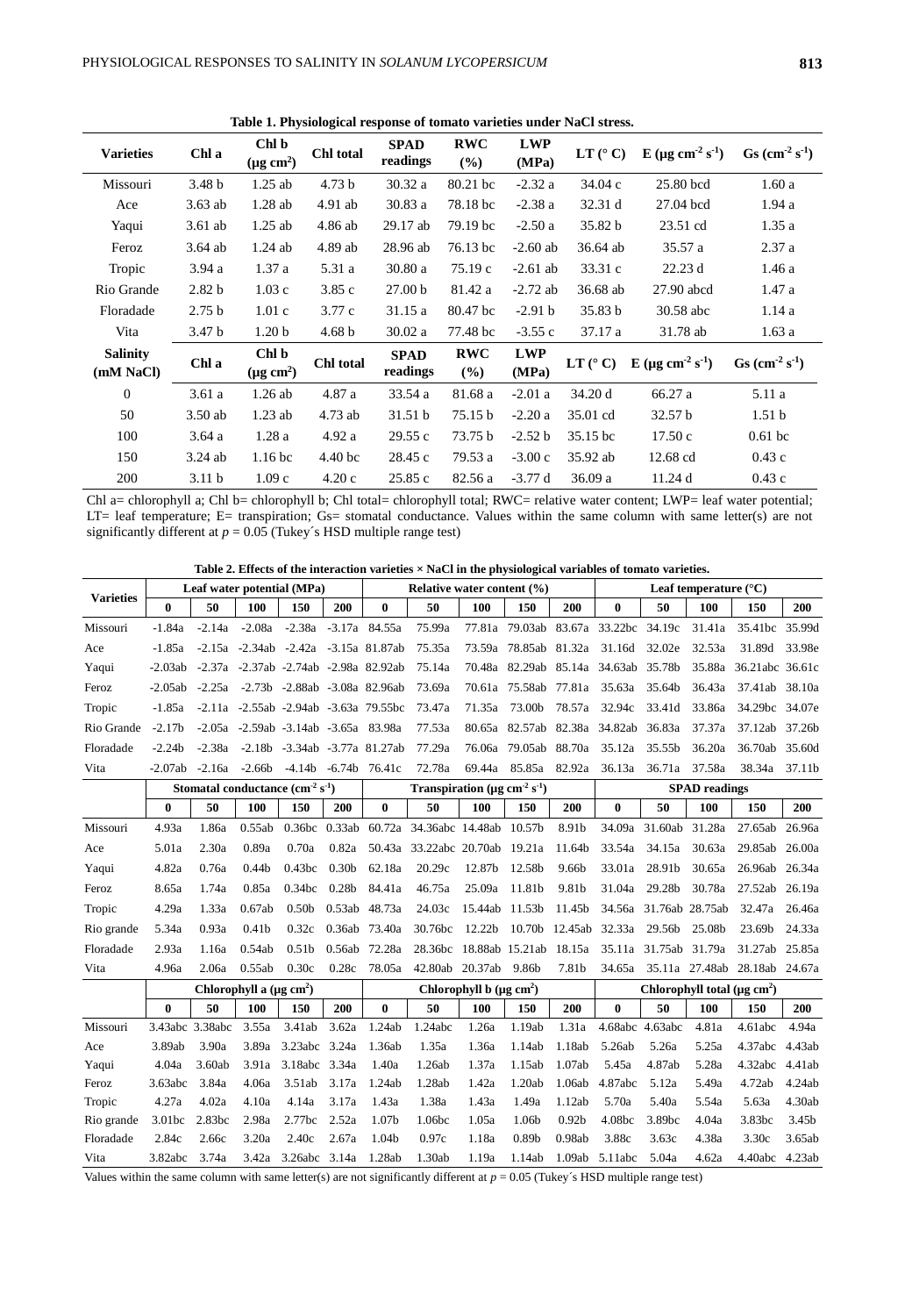**Relative water content (RWC):** Significant differences between varieties (F<sub>7,80</sub>=4.25;  $p \le 0.001$ ) were had for this variable, displaying Rio Grande the higher values while Tropic had the lowest values (Table 1). This variable exhibited significant differences between NaCl treatments  $(F_{4,80}=21.78; p \le 0.0001)$  but contrary to expected the higher values were at 200 mM NaCl, followed by 0 and 150 mM NaCl and the lowest values were observed at 100 mM NaCl (Table 1). Despite no significant differences between the interaction of varieties  $\times$  NaCl (F<sub>28,80</sub>=1.39; *p*≥0.13), the response of the varieties to NaCl varied and did not follow a linear trend of either increasing or decreasing NaCl increased, it varied as function of concentration. For example, of all cultivars Floradade had the highest RWC at 200 mM NaCl, followed by Vita and Yaqui at 150 and 200 mM NaCl, respectively, while from all varieties, Vita had the lowest RWC at 100 mM NaCl followed by Yaqui, Feroz and Tropic at the same 100 mM NaCl (Table 2).

**Leaf water potential (LWP):** Significant differences of LWP were exhibited between varieties  $(F_{7,80}=18.26;$ *p*≤0.0001), with Vita having the most negative values and Missouri, Yaqui and Ace the less negative values (Table 1). Also, this variable had significant differences between NaCl treatments (F4,80=95.02; *p*≤0.0001) and the LWP values were most negative as NaCl levels increased (Table 1). Furthermore, LWP revealed significant differences between the interaction of varieties  $\times$  NaCl  $(F_{28,80}=7.01; p \le 0.0001)$  and when this interaction was analyzed, the varieties Missouri, Tropic and Ace displayed less negative values at 0 mM NaCl, while the most negative values were for the Vita variety at 150 and 200 mM NaCl (Table 2).

**Chlorophyll a, b and total:** For *Chl a* ANOVA shows significant differences between varieties  $(F_{7,80}=19.49;$ *p*≤0.0001). Tropic had the highest value followed by Feroz, Ace and Yaqui, while the rest of varieties had lowest values (Table 1). This variable exhibited significant differences between NaCl treatments (F4,80=10.06; *p*≤0.0001) but contrary to expected, the higher values of *Chl a*were at 100 mM NaCl followed by control (0 mM NaCl), while the lowest values were at 200 mM NaCl (Table 1). Even though this variable did not display significant differences between the interaction of varieties × NaCl ( $F_{28,80}=1.13$ ;  $p\geq 0.32$ ) the higher values were exhibited by Tropic at 0 mM NaCl, Tropic at 100 or 150 mM NaCl, while Floradade at 150 mM NaCl had the lowest *Chl a* values. Table 2 shows that the varieties did not follow a specific monotonic linear trend of decreasing *Chl a* as NaCl dosages increase, even varieties such as Missouri had higher values with respect to the control at 200, 150 or 100 mM NaCl, Feroz had higher *Chl a* values at 50 or 100 mM NaCl or Yaqui with the highest values at 200 mM NaCl than at 150 mM NaCl. For *Chl b*, ANOVA revealed significant differences between varieties  $(F_{7,80}=14.43; p \le 0.0001)$ , displaying higher values were Tropic, while Rio Grande and Floradade had the lowest values (Table 1). This variable shows significant differences between NaCl treatments (F4,80=9.15; *p*≤0.0001) finding higher *Chl b* values at 100 mM NaCl followed by the control and from this NaCl level, the *Chl b* values decreased as NaCl

increased (Table 1). This variable did not show significant differences between the interaction of varieties  $\times$  NaCl  $(F_{28,80}=1.23; p\geq 0.23)$ , despite this, exhibited higher values Tropic at 150 mM NaCl, followed by Tropic, Feroz and Yaqui at 0 and 100 mM NaCl, while Floradade at 150 mM NaCl had the lowest values (Table 2). In general terms, the varieties do not follow a specific linear trend of decrease *Chl b* as NaCl increase. For total Chl content, ANOVA revealed significant differences between varieties  $(F_{7,80}=18.42;$ *p*≤0.0001), displaying higher values Tropic while Rio Grande and Floradade had the lowest values (Table 1). This variable displays significant differences between NaCl treatments  $(F_{4,80}=9.99; p \le 0.0001)$  with higher total *Chl* content at 100 mM NaCl followed by the control and from this NaCl level, the total *Chl* content values decreased as NaCl increased (Table 1). Notwithstanding, this variable failed to show any significant differences between the interaction of varieties  $\times$  NaCl (F<sub>28,80</sub>=1.15; *p*≥0.30). This variable exhibited similar response to *Chl b* with higher values Tropic at 0 mM NaCl followed by Tropic and Feroz at 100 or 150 mM NaCl, while Floradade had the lowest total *Chl* content of tomato plants under NaCl treatments. This variable do not shows a trend to exhibit lowest values as NaCl levels increased (Table 2).

## **Discussion**

Because salinity in soils and water is a common environmental condition worldwide, salinity studies in all types of plants have been carried out. One of the main goals is to understand the changes induced in plant physiology related to salinity tolerance in plants. Another goal is the development of tolerant genotypes to salinity by plant breeders. To date, a number of tomato genotypes partially tolerant to salinity have been developed (Cuartero *et al*., 2006), but none that are highly tolerant. To find a more tolerant tomato variety or varieties, the morphological variables selected to be measured were plant height, number of leaves, chlorophyll content, chlorophyll fluorescence, days to flowering, days to fructification, days to ripening, number of flowers, fruit sets of the second and sixty cluster, weight of fruit, diameter of fruit, and total production (Ezin *et al*., 2010). While for changes in physiological parameters in the varieties due to salinity the following variables were measured: leaf water potential (Ψw) and osmotic (Ψπ), gas exchange, stomatal density, the Na content (Romero-Aranda *et al*., 2001), water consumption, efficiency of water use (Reina-Sánchez *et al*., 2005) as well as other physiological variables have been used to characterize plant stress due to lack of water or salinity (Alian *et al*., 2000; Bahaji *et al*., 2002; Rzepka-Plevneš *et al*., 2007; Rzepka-Plevneš *et al*., 2008). The present study had significant differences between tomato varieties, salinity and the interaction of varieties  $\times$  NaCl (salinity) for the majority of physiological variables measured. Although the growth was not reported here, after one week of NaCl treatments application, the leaves of certain plants of some varieties subjected to 200 mM NaCl started showing stunted growth, necrosis and even death compared to other genotype varieties at 150 or 200 mM of NaCl.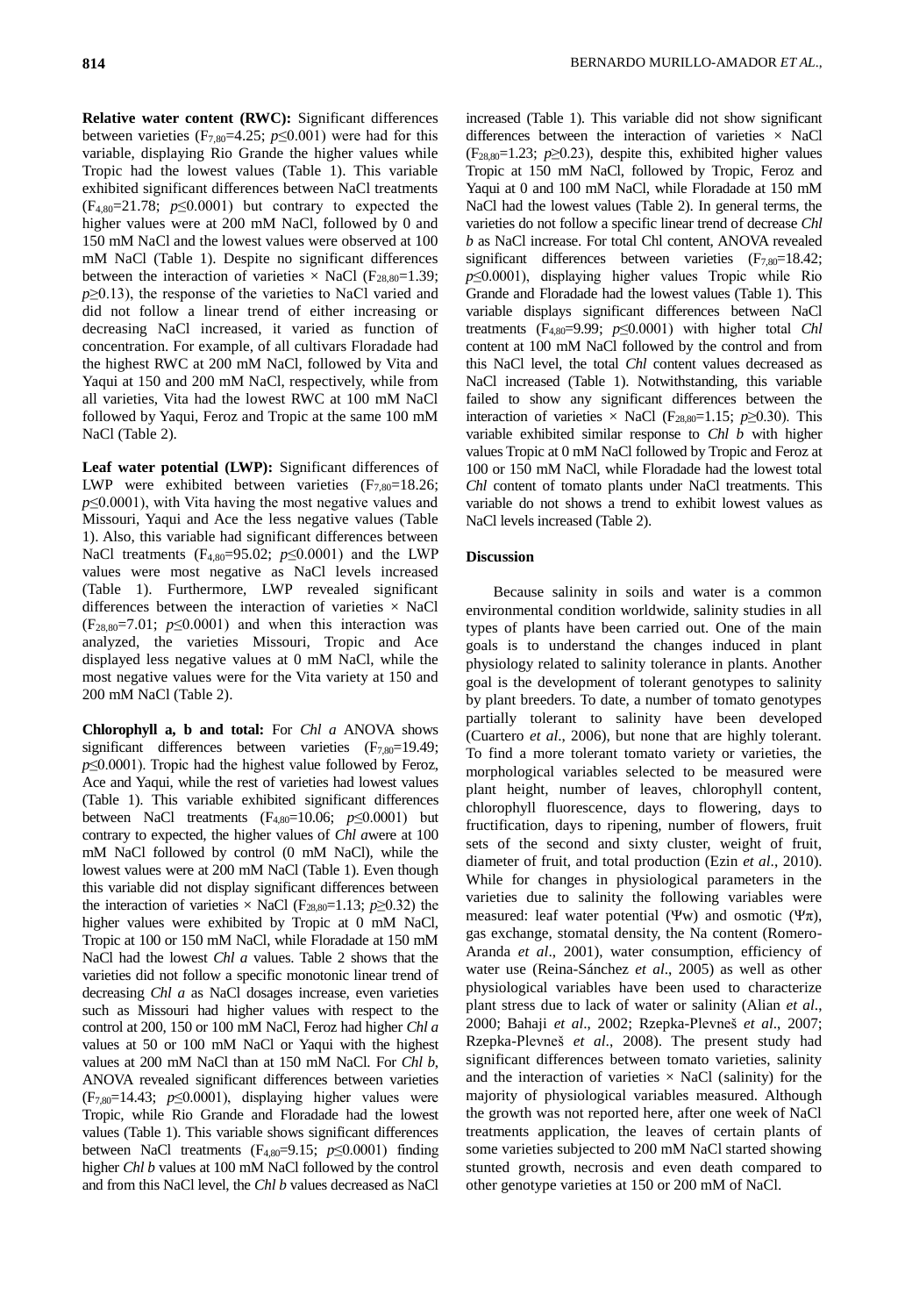A possible stunted growth with NaCl is possible caused by lower stomatal conductance (Table 2), and thereby limiting CO<sup>2</sup> plant consumption (Hayat *et al*., 2009; Karlidag *et al*., 2011). Wang *et al*. (2011) indicates that causes stomata closure. This research, has shown that stomatal conductance varies with NaCl (Table 1). The stomatal conductance of genotypes at 200 mM NaCl varied from highest to lowest as follows: Ace > Floradade > Tropic > Rio Grande > Missouri > Yaqui > Feroz > Vita (Table 2), indicating that the varieties with highest stomatal conductance could possibly have a higher relative water content. For example, Rio Grande had higher stomatal conductance, its relative water content was higher than Feroz, which had lower stomatal conductance (Table 1). This result could be due to transpiration or evapotranspiration genetic differences of the varieties in relation to stomatal conductance and the number and distribution of stomata in the leaves (Miglietta *et al*., 2011) and consequently affected relative water content or efficiency of water use.

The tomato species is moderately sensitive to salinity (Katerji *et al*., 2003) and the maximum level of salinity tolerated by the plants without a reduction in production yield has been reported to be  $2.5 \text{ dS m}^{-1}$ , after this level, a reduction of 10% in production occurs per each unit increase in electrical conductivity (Maas & Hoffman, 1977). When salinity increases, the leaf water potential decreases reducing water availability for the plants, causing a water deficit to the plants, which in turn affects the stomatal conductance, transpiration, relative water content, chlorophyll and leaf water potential (Katerji *et al*., 2003).

This research confirms tomato stomatal closure is apparently the first stress response to NaCl in the varieties tested. The plant carries out this strategy to retain water this causes a decrease in transpiration when NaCl increases. Other studies (Giorio *et al*., 1996; Guerfel *et al*., 2009; Ozfidan *et al*., 2013) have reported a significant correlation between stomatal conductance, osmotic potential and relative water content. The response of stomatal conductance in the present study could be due to the antagonistic influence of Na to that of K, which has been demonstrated in other studies that Na did not directly affect the stomatal conductance if the ratio K/Na decreased (Shahid *et al*., 2011; Sabra *et al*., 2012).

Excess NaCl in the water medium decreases the partial  $CO<sub>2</sub>$  pressure, increasing internal  $CO<sub>2</sub>$ concentration as a result of stomatal closure (Tiwari *et al*., 2005; Abbruzzese *et al*., 2009). Leaf water potential under different salinity dosages was most negative for Vita at 150 and 200 mM NaCl than all other varieties, while Missouri, Yaqui and Ace had the least negative values. Leaf water potential decreased considerably with increasing NaCl and was directly proportional to the amount of NaCl added, especially in Vita. Leaf water potential of varieties at 200 mM NaCl varied from highest to lowest as follows: Yaqui > Feroz > Missouri > Ace > Rio Grande > Tropic > Floradade> Vita (Table 2). Retention of water as measured by leaf water potential is believed to be one of the important indicators to NaCl stress (Ashraf & Harris, 2004). In the present study, leaf water potential significantly decreased with NaCl stress in Vita, which can be linked to salt-induced water loss that has been reported previously in tomato (Chen *et al*., 2010) and other species (Kav *et al*., 2004).

The mechanisms of NaCl tolerance depend on the ability of the plant to carry out osmotic adjustment which permits growth to continue under NaCl conditions. In this sense, in the present study, variability in terms of transpiration and relative water content in response to different NaCl concentrations was noticeable among the varieties of tomato. Transpiration decreased as salinity increased while relative water content was highest at the highest salinity dosage (200 mM NaCl) follow by 0 and 150 mM NaCl (Table 1).

At higher NaCl concentration transpiration of varieties differed from high to low transpiration (worst to best water retention performance) as follows: Floradade > Rio Grande > Tropic> Ace > Feroz > Yaqui > Missouri > Vita (Table 2). While relative water content of varieties at 200 mM NaCl contrasted from highest to lowest values as follows: Floradade > Yaqui > Missouri > Vita > Rio  $Grande > Ace > Tropic > Feroz$  (Table 2).

Efficiency of water use, production of dry biomass and relative water content are usually used to measure the water status of plants, considering that salinity reduce the osmotic potential of the substrate and makes more negative the soil water potential hence limiting water uptake by the plants (Chen *et al*., 2010). The increase of electrical conductivity due to salinity in the substrate induces a reduction in efficiency of water use in tomato hybrids (Mori *et al*., 2008). This is caused by the reduction of osmotic potential of the substrate due to plant stunted growth lowers water demand (Maggio *et al*., 2004). Also, in other studies the reduction in efficiency of water use and relative water content has been correlated with an increase in stomatal conductance as a result of the exposition of tomato plants to salinity and due to the reduction in leaf area and dry biomass production (Mori *et al*., 2008). Furthermore, the change in relative water content and other water storage changes in plants exposed to NaCl are considered to be related to stomata response to changes of electrical conductivity in the substrate (Cuartero & Fernández-Muñoz, 1999).

Physiological disorders produced by salinity in some cases might be attributed to changes in water uptake and storage. This research shows that relative water content maintains the turgor of the leaves occurred not only at 0 mM NaCl but also at 150 and 200 mM NaCl (Table 1). Storey & Walker (1999) when evaluating citrus under moderate NaCl stress (50 mM NaCl) or at high levels (Hasegawa *et al*., 1986) reported similar results.

According to Hasegawa *et al*. (1986) NaCl tolerance appears to be related to the capacity to resist dehydration. As was previously mentioned, in this present study relative water content decreased and it was induced by NaCl at 50 and 100 mM NaCl, however the trend notably inverts and relative water content increases at the higher concentration of 200 mM NaCl.

Moreover, the *Chla*, *b* and *total* in all varieties did not follow a specific linear trend of decreasing *Chl* as NaCl increases, although the lower values of *Chl a*, *b* and *total* were found at 200 mM NaCl, revealing that NaCl stress caused a reduction in these variables (Table 1). The decrease of chlorophyll content has been reported to be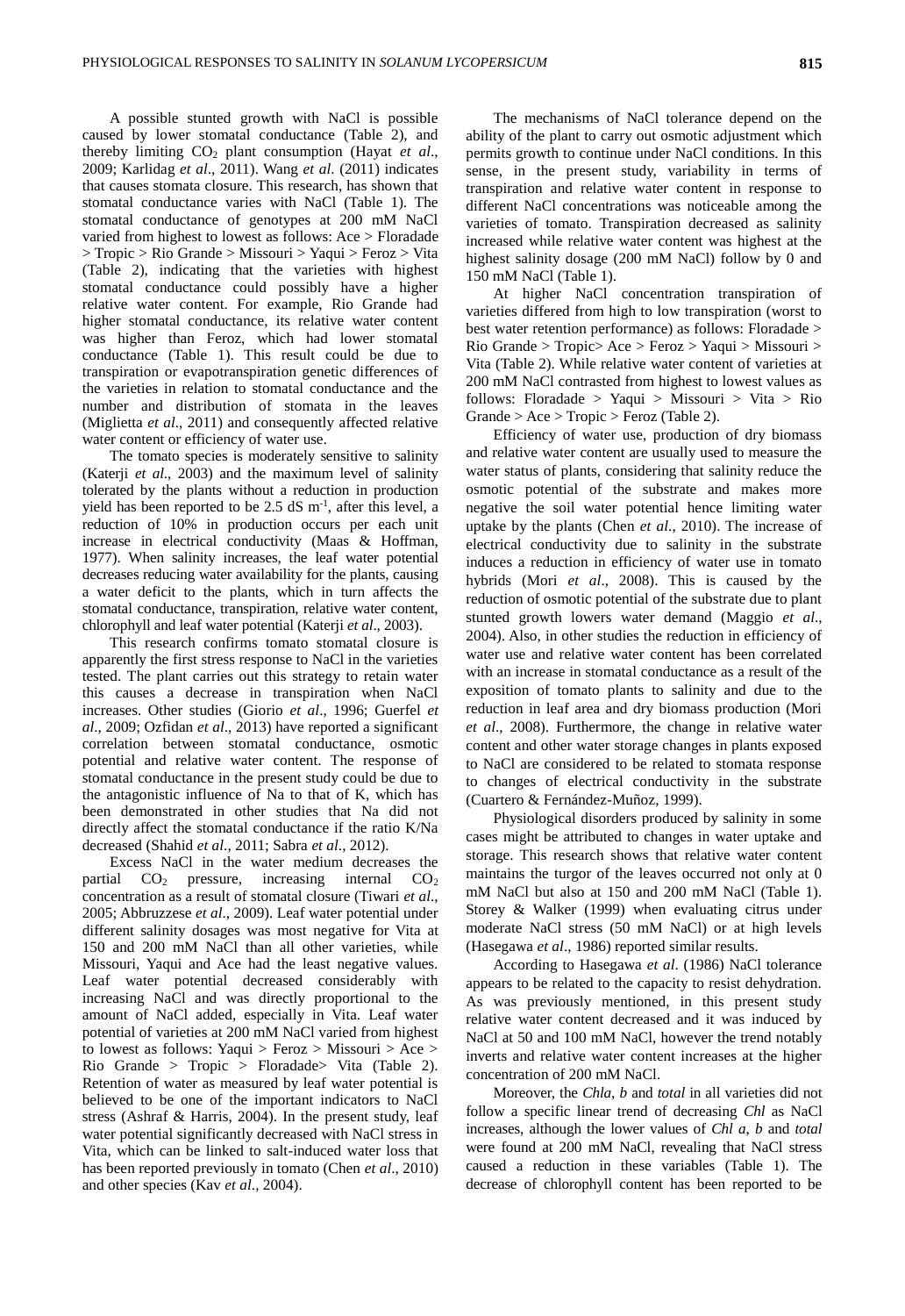related to a chlorophyll-degrading enzyme, i.e., chlorophyllase, and inhibition of chlorophyll synthesis: 5 aminolevulinic acid (ALA) synthase, under NaCl stress conditions (Santos, 2004). The damage in chlorophyll content is caused indirectly by  $Na<sup>+</sup>$  in the medium inhibiting activities of certain key enzymes, specifically related to Rubisco and PEP carboxylase (Soussi *et al*., 1988), as well as causing damage to cell membranes (Sabra *et al*., 2012) and the photosynthetic electron transport chain (Sudhir & Murthy, 2004). Also, one of the contributing causes that has been reported in regard to the decrease in the level of photosynthetic pigments is salinity-induced inhibition of chlorophyll biosynthesis which leads to nutrient deficiency (Khan, 2006). It is also known that NaCl injury affects the photosynthetic apparatus at multiple levels such as the production of enzymes, thylakoid membrane performance, pigment biosynthesis, stomatal closing/opening, gas exchange, structure and role of thylakoid membranes (Sudhir & Murthy, 2004).

Variability in terms of *Chl a, Chl b* and *total Chl*  content attributes between the varieties of tomato in response to different NaCl levels was significant (Table 1). *Chl a* content in the varieties at 200 mM NaCl fluctuated from highest to lowest values as follows: Missouri > Yaqui > Feroz > Ace > Tropic > Vita > Floradade> Rio Grande (Table 2). Chlorophyll *b* content of varieties at 200 mM NaCl changed from highest to lowest values as follows: Missouri > Ace > Tropic > Vita > Yaqui > Feroz > Floradade > Rio Grande (Table 2). Similarly, *total chlorophyll* content at 200 mM NaCl varied from highest to lowest values as follows: Missouri > Ace > Yaqui > Tropic > Feroz > Vita > Floradade > Rio Grande (Table 2).

When the chlorophyll was measured indirectly using SPAD-502, *Chl* attributes among the varieties of tomato in response to NaCl was noticeable and decreased as NaCl concentrations increased (Table 1). The response in the varieties when SPAD chlorophyll fluorescence readings were measured at 200 mM NaCl (from highest to lowest values) were: Missouri > Tropic > Yaqui > Feroz > Floradade > Ace > Vita > Rio Grande (Table 2). The effect of NaCl stress on the physiological variables were evident in the present study, in addition to Chl, another variable well documented to change due to salinity effects is leaf temperature, it increases with NaCl stress as a result of stomatal closure (Table 1). The variability of leaf temperature among varieties of tomato in response to different NaCl levels was noticeable. Leaf temperature increased as salinity increased (Table 1). At 200 mM NaCl leaf temperature of varieties changed from highest to lowest values as follows: Feroz > Rio Grande > Vita > Yaqui > Missouri Floradade > Tropic >Ace (Table 2). The higher NaCl concentration caused some varieties to close their stomata more than others causing leaf temperature to increase.

Other studies with cereals under salinity stress have reported the best-accepted effect with the increases in leaf temperature due to stomatal closure (Sirault *et al*., 2009). In addition, temperature increased have been found to be associated with the inhibition of shoot elongation (Munns & Passioura, 1984; Rajendran *et al*., 2009). Characteristics related to yield due to salinity tolerance are important in the plant breeding studies; however they are not the only variable that can be measured when evaluating salinity tolerance. For example, it is been found that for evaluating salinity tolerance it is not only important to measure Na content, but other variables as well such as Na/K ratio, osmotic potential, as well as lipid peroxidation (important in assessing secondary oxidative stress), although this variable is less critical.

Morphological, physiological and biochemical characteristics have been found to be useful for inferring the outcome of plant developmental growth due to NaCl. In this study, to determine the degree of NaCl tolerance both morphological as well as physiological characteristics were measured. These include, not only variables that directly influence the performance of biomass yield or quantity, but quality since biomass quality in terms of biochemical characteristics will also be affected (Cuartero & Fernández-Muñoz, 1999). Based on the aforementioned, the present study, instead of measuring standard Na content and Na/K ratio, and osmotic potential to evaluate salinity tolerance, selected the following physiological characteristics, such as chlorophyll content, relative water content, leaf temperature, leaf water potential, transpiration and stomatal conductance,. These parameters have been used in other studies as a guide to evaluate potential yield of crops under limited water conditions, as well as under abiotic stress such as salinity (Lovelli *et al*., 2012). Based on the measured results, it is possible to infer the varieties tolerant to salinity in the concentrations tested from most to least. This classification was carried out by generating a tolerance indicator and the methodology involved given a score of 1 to 8 for each physiological variable measured, with a score of 8 being the highest and a score of 1 being the lowest. The total score of each variety was summed and the variety with the highest total score was considered to be the most tolerant variety to salinity stress. Based on this methodology the following order of NaCl tolerance in the varieties tested was determined from most to least: Missouri > Ace > Yaqui > Tropic > Floradade > Feroz > Vita  $>$  Rio Grande. It is recognized that this methodology is subjective because all nine physiological variables were weighted equally and summed, but nevertheless this indicator provides a first order qualitative approximation of salinity tolerance which will provide guidance to plant breeders growing tomatoes under NaCl conditions.

All tomato varieties evaluated here are commercial and most of them are moderately tolerant to salinity and the degree of tolerance is growth stage dependent. Plant developmental stages involve germination, emergence, vegetative growth, flowering and reproductive stage; however, the variation for NaCl tolerance within these commercial varieties is limited. Future studies related to salinity tolerance in tomato will be carried out to examine wild species, since they represent a potential source of untapped genes for breeding plants tolerant to this abiotic factor.

### **Conclusions**

The reaction of tomato plants to salinity is a complex trait. In the present study, the eight varieties subjected to non-lethal NaCl concentrations had different responses.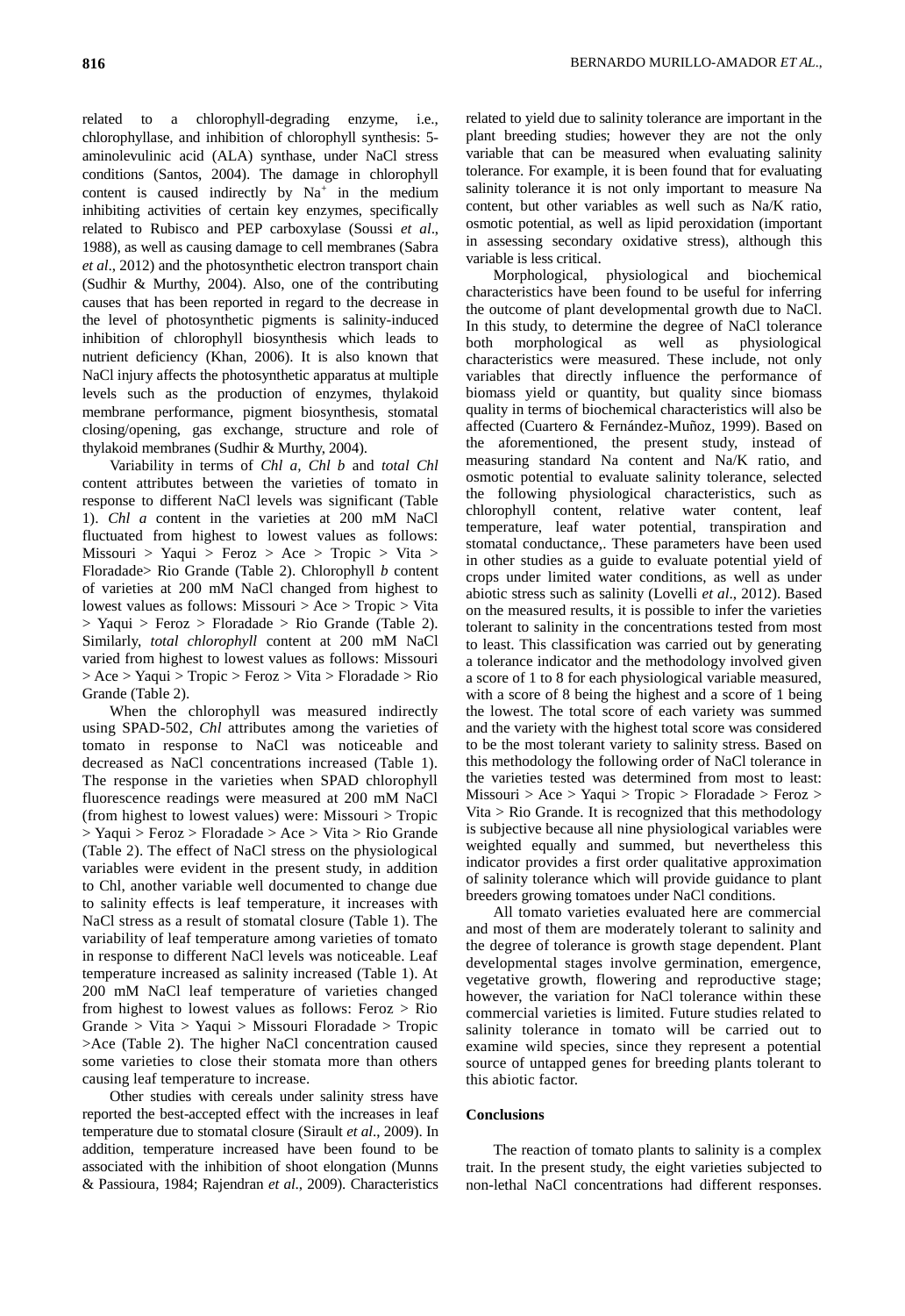Probably in most cases, tomato variety tolerance or higher sensitivity to NaCl stress is due to the genetic variability. As NaCl levels increased in tomato varieties well known signs of NaCl stress were measured, such as necrosis, wilting leaves, plants drying up; decrease of chlorophyll content, chlorophyll SPAD readings, leaf water potential, transpiration, leaf temperature increases and stomatal conductance. Increases of relative water content occurred with NaCl dosages of 150 and 200 mM. All differences were associated with different degrees of NaCl sensitivity tolerance in the varieties studied. Physiological traits are useful for finding tolerant strains. Amongst the tomato varieties evaluated (Missouri, Super Rio Grande, Yaqui, Tropic, Feroz, Ace, Vita and Floradade), Missouri resisted better to salinity stress while Rio Grande was the least tolerant. The variety or varieties suggested for growing in soil or areas where water is affected by NaCl is Missouri followed by Ace and in decreasing order Yaqui, Tropic, Floradade, Feroz, Vita and Rio Grande.

### **Acknowledgements**

Authors are grateful to CONACYT (grant numbers 245853 and 224216) for providing financial support for this research. The authors acknowledge and are grateful for the technical help provided by Carmen Mercado-Guido and Lidia Hirales-Lucero. Also, the authors acknowledge the help of Prof. Diana Leticia Dorantes-Salas and Ira Fogel (Native English editor) for English review of the manuscript.

### **References**

- Abbruzzese, G., I. Beritognolo, R. Muleob, M. Piazzaia, M. Sabattia, G.S. Mugnozza and E. Kuzminsky. 2009. Leaf morphological plasticity and stomatal conductance in three *Populus alba* L. genotypes subjected to salt stress. *Environ. Exp. Bot.,* 66: 381-388.
- Akinci. I.E., S. Akinci, K. Yilmaz and H. Dikici. 2004. Reponse of eggplant varieties (*Solanum melongena*) to salinity in germination and seeding stages. *New Zeal. J. Crop and Hort*., 32: 193-200.
- Alian, A., A. Altman and B. Heuer. 2000. Genotypic difference in salinity and water stress tolerance of fresh market tomato cultivars. *Plant Sci*., 152: 59-65.
- Arnon, D.I. 1949. Copper enzymes in isolated chloroplasts. Polyphenoloxidase in *Beta vulgaris*. *Plant Physiol*., 24: 1-15.
- Ashraf, M. and P.J.C. Harris. 2004. Potential biochemical indicators of salinity tolerance in plants. *Plant Sci*., 166: 3-16.
- Bahaji, A., L. Mateu, A. Sanz and M.J. Cornejo. 2002. Common and distinctive responses of rice seedlings to saline- and osmotically-generated stress. *Plant Growth Reg*., 38: 83-94.
- Catsky, J. 1974. *Water content. Methods of studying plant water relations*. (Ed.): Slavik, B. pp. 121-156. Academia Publishing House of the Czechoslovak Academy of Science, Springer, Berlin, Germany.
- Chen, W., Z. Hou, L. Wu, Y. Liang and C. Wei. 2010. Effects of salinity and nitrogen on cotton growth in arid environment. *Plant Soil*, 326: 61-73.
- Cuartero, J. and R. Fernandez-Muñoz. 1999. Tomato and salinity. *Sci. Hort*., 78: 83-125.
- Cuartero, J., M.C. Bolarin, M.J. Asins and V. Moreno. 2006. Increasing salt tolerance in the tomato. *J. Exp. Bot*., 57: 1045-1058.
- Ezin, V., R.D.L. Peña and A. Ahanchede. 2010. Physiological and agronomical criteria for screening tomato genotypes

for tolerance to salinity. *Electronic J. Environ. Agri. Food Chem.*, 9: 1641-1656.

- Flowers, T.J. 2004. Improving crop salt tolerance. *J. Exp. Bot*., 55: 307-319.
- Foolad, M.R. 1996. Response to selection for salt tolerance during germination in tomato seed derived from P.I 174263. *J. Amer. Soc. Hort. Sci*., 121:1006-1011.
- Foolad, M.R. and G.Y. Lin. 1998. Genetic analysis of low temperature tolerance during germination in tomato, *Solanum lycopersicum* Mill. *Plant Breed*., 117: 171-176.
- Frary, A., D. Gol, D. Keles, B. Okmen, H. Pinar, H.O. Sigva, A. Yemenicioglu and S. Doganlar. 2010. Salt tolerance in *Solanum pennellii*: antioxidante response and relate QTL. *BMC Plant Biology*, 10: 58.
- García, E. 2004. *Modificaciones al sistema de clasificación climática de Köppen*. Instituto de Geografía. Universidad Nacional Autónoma de México, México. 98 pp.
- Giorio, P., G. Sorrentino, P. Caserta and P. Tedeschi. 1996. Leaf area development of field-grown sunflower plants (*Helianthus annuus* L.) irrigated with saline water. *Helia*, 24: 17-28.
- Guerfel, M., O. Baccouri, D. Boujnah, W. Chaibi and M. Zarrouk. 2009. Impacts of water stress on gas exchange, water relations, chlorophyll content and leaf structure in the two main Tunisian olive (*Olea europaea* L.) cultivars. *Sci. Hort.*, 119: 257-263.
- Hartz, T.K. 1990. Minimizing environmental stress in field establishment of vegetable crops. *Hort. Sci.*, 25: 1179.
- Hasegawa, P.M., R.A. Bressan and A.K. Handa. 1986. Cellular mechanisms of salinity tolerance. *Hort. Sci*., 21: 1317-1324.
- Hayat, S., A. Masood, M. Yusuf, Q.bFariduddin and A. Aqil. 2009. Growth of Indian mustard (*Brassica juncea* L.) in response to salicylic acid under high-temperature stress. *Braz. J. Plant Physiol*., 21: 187-195.
- Hoagland, D. and D.I. Arnon. (Eds.) 1950. *The water culture method for growing plants without soil*. Calif AES Bull. Berkeley, U.S.A.
- Johnson, D.E. 1988. *Applied Multivariate Methods for Data Analysis*. Brooks Cole Publishing Company, U.S.A.
- Karlidag, H., E. Yildirim and M. Turan. 2011. Role of 24 epibrassinolide in mitigating the adverse effects of salt stress on stomatal conductance, membrane permeability, and leaf water content, ionic composition in salt stressed strawberry (*Fragaria* × *ananassa*). *Sci. Hort*., 130: 133-140.
- Katerji, N., J.W. van Hoorn, A. Hamdy and M. Mastrorilli. 2003. Salinity effect on crop development and yield, analysis of salt tolerance according to several classification methods. *Agri. Water Manag.*, 62: 37-66.
- Kav, N.N.V., S. Srivastava, L. Goonewardene and S.F. Blade. 2004. Proteome-level changes in the roots of *Pisum sativum* L. in response to salinity. *Ann. Appl. Biol*., 145: 217-230.
- Kaveh, H., H. Nemati, M. Farsi and S.V. Jartoodeh. 2011. How salinity affect germination and emergence of tomato lines. *J. Biol. Environ. Sci*., 5: 159-163.
- Kaya, C., H. Kirnak, D. Higgs and K. Saltati. 2002. Supplementary calcium enhances plant growth and fruit yield in strawberry cultivars grown at hight (NaCl) salinity. *Sci Hortic*., 26: 807-820.
- Khan, N.A. 2006. NaCl-Inhibited chlorophyll synthesis and associated changes in ethylene evolution and antioxidative enzyme activities in wheat*. Biol. Plantarum*, 47: 437-440.
- Lovelli, S., A. Scopa, M. Perniola, T. Di Tommaso and A. Sofo. 2012. Abscisic acid root and leaf concentration in relation to biomass partitioning in salinized tomato plants. *J. Plant Physiol*., 169: 226-233.
- Maas, E.V. and G.J. Hoffman. 1977. Crop salt tolerance. Current assessment. *J. Irrig. Drain. Div*., 103 (IR2): 115-134.